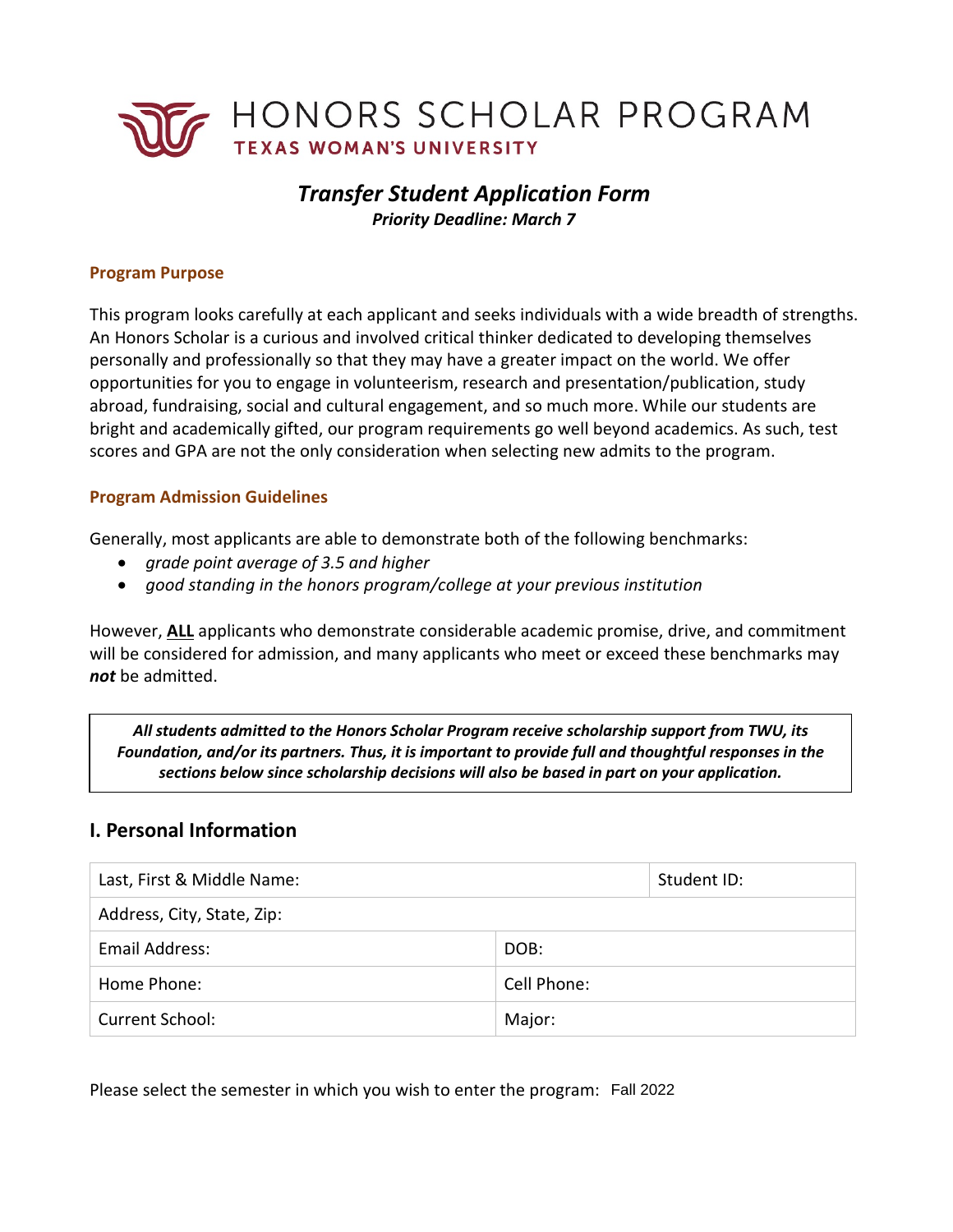## **II. Academic and Extracurricular**

 accomplishments. Below, under "Area" please indicate academic, extracurricular, or athletic. A. List your *most significant* college or high school academic, extracurricular, or athletic distinctions or

| Area | Type of Achievement, Award, or Position Held | Year |
|------|----------------------------------------------|------|
|      |                                              |      |
|      |                                              |      |
|      |                                              |      |
|      |                                              |      |
|      |                                              |      |

B. List all honors credits you have earned or will have earned by the time you would start the honors program at TWU.

| <b>Course Abbreviation</b> | <b>Full Course Name</b> | Number of Hours Earned |
|----------------------------|-------------------------|------------------------|
|                            |                         |                        |
|                            |                         |                        |
|                            |                         |                        |
|                            |                         |                        |
|                            |                         |                        |
|                            |                         |                        |
|                            |                         |                        |
|                            |                         |                        |
|                            |                         |                        |
|                            |                         |                        |
|                            |                         |                        |
|                            |                         |                        |

*If your credits exceed the table above, please attach an additional breakdown of the honors courses and credits you have completed. Preference is given to applicants who will have NO MORE than 24 hours of credit toward the core curriculum requirements and NO MORE than 36 hours of college credit overall at the time of enrollment. Students who exceed these guidelines by the time of matriculation may have their offer of admission rescinded.*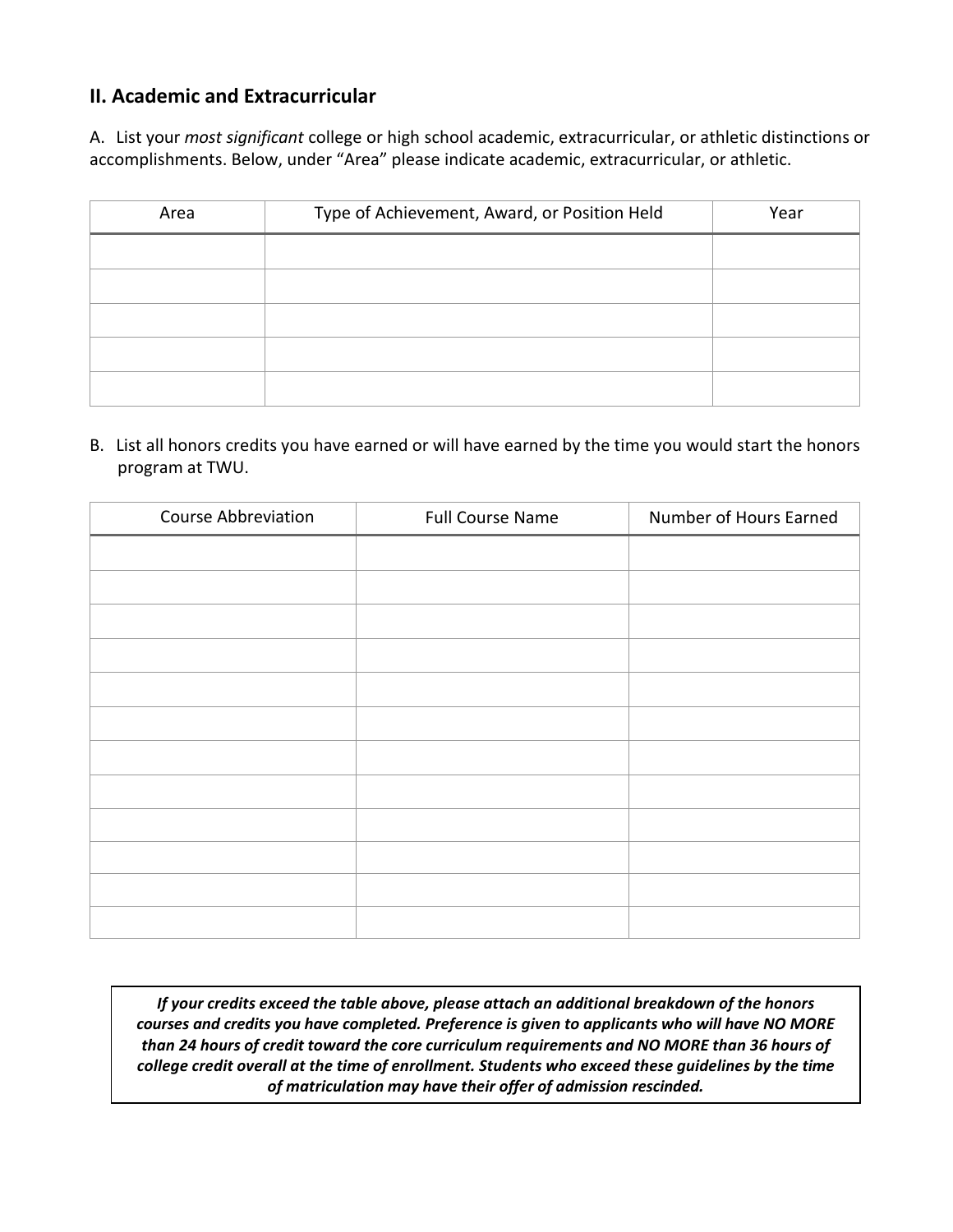### **III. Your Interests and Experiences**

 A. Discuss a pursuit or interest of yours that you are passionate about, not related to your major or career goals. What motivates you to pursue that interest? (75-100 words)

- Trying new or exotic foods **Interest**  $\begin{array}{|c|c|c|c|c|c|} \hline \text{5} & \text{4} & \text{3} & \text{2} & \text{1} \ \hline \end{array}$ Visiting museums Attending plays or musicals Learning to play an instrument Traveling or study abroad Learning a new language Starting a business Humanitarian or mission work Working with animals Mentoring younger students Becoming active in politics Mountain climbing Playing intramural sports Working for a nonprofit Becoming a good cook Becoming a leader in an organization Pursuing an internship Reading a non-fiction book for pleasure Inventing something useful Taking a college course just for fun
- B. How interested are you in doing the following in college or sometime during your lifetime? Use the following scale:  $5 =$  Definitely!  $4 =$  Very possible.  $3 =$  Never considered it.  $2 =$  Probably not.  $1 =$  No way!

Which of the above **MOST** interests you and why? [75 words maximum]

Which of the above **LEAST** interests you and why? [50 words maximum]